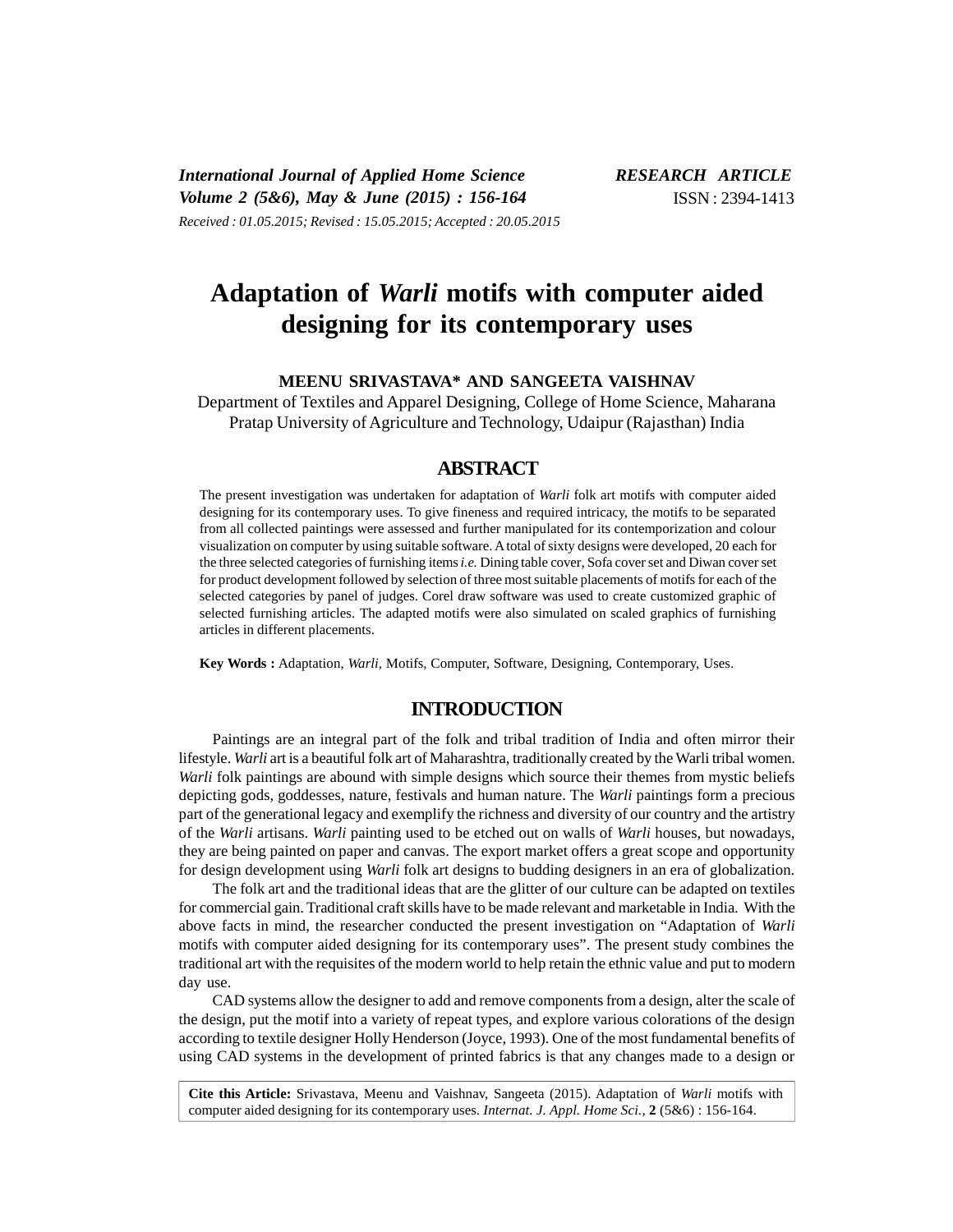repeat can be visualized immediately as CAD systems allow for a design to be magnified or stepped out and immediately printed out on paper or fabric (Holmes, 1993). Designing and editing on computer simulates work efficiency, enables variations, improve intricacy in pattern, retouch and manipulate for further enhancement and made it compact as per requirement. Hence, textile products for furnishing use were simulated by design adaptation of existing *Warli* motifs using CAD technology.

## **METHODOLOGY**

Since the *Warli* is folk art of Maharashtra, the present study was purposively carried out in Dhanu, Jawahar, Manor and Cosbad Villages of Thane district of Maharashtra based on the higher concentration of the *Warli* artisans in these four villages for preliminary survey and documentation of *Warli* paintings along with exploration of secondary sources. Hence, for the survey work the locale of the study was confined to the Maharashtra and experimental work was conducted at Home Science College, MPUAT, Udaipur.

In the present paper ,the focus is on experimental work where, traditional folk motifs used in *Warli* paintings were critically identified and contemporized with the help of suitable software for adaptation on various furnishing articles. Adaptation of motifs was done on computer by using suitable software *i.e.*Adobe Photoshop and Corel draw by making desired changes in original motifs, colours and orientation etc. Sixty folk motifs inspired from Warli paintings were identified for developing 20 design each for three different furnishing articles through CAD and finally nine designs were selected for developing screens by a panel of 10 judges comprising of students and staff members of department of Textile and Apparel Designing for their relative ranking.

## **RESULTSAND DISCUSSION**

As a result of the preliminary survey, the documented designs and *Warli* paintings were critically assessed by the researcher to identify the motifs for adaptation in contemporary forms. Each of the selected motifs was further manipulated for its contemporization, placement and colour visualization on computer by using suitable software *i.e.* Adobe Photoshop and Corel draw. In present study, computerized designing used for adaptation of motifs from *Warli* folk art using suitable soft wares briefly included following steps as pointed below -

- i) Design input through Scanner
- ii) Separation of motif from *Warli* paintings
- iii) Adaptation to contemporized motifs
- iv) Creating customized Graphics for design simulation
- v) Placements of adapted motifs on furnishing articles

### **Design input through Scanner:**

The first stage is the input of design by copying it through coloured scanner. The scanned design is stored in the computer at appropriate location for later use.

### **Separation of motif from***Warli* **paintings:**

To give fineness and required intricacy, the researcher critically identified the motifs to be separated from all collected paintings on computer to make them more appealing by clever use of Photoshop software. Photoshop has a unique user interface for creating customized graphics. In Photoshop, designing is generally done using different layers. The main window of design area was created by selecting new option from file menu. The exact dimensions of width and height of particular article was fed in dialogue box. The resolution was set to be 300 pixels/ inch. As soon as the command to open an existing file is given, a new dialogue box is opened showing the design. The detail outline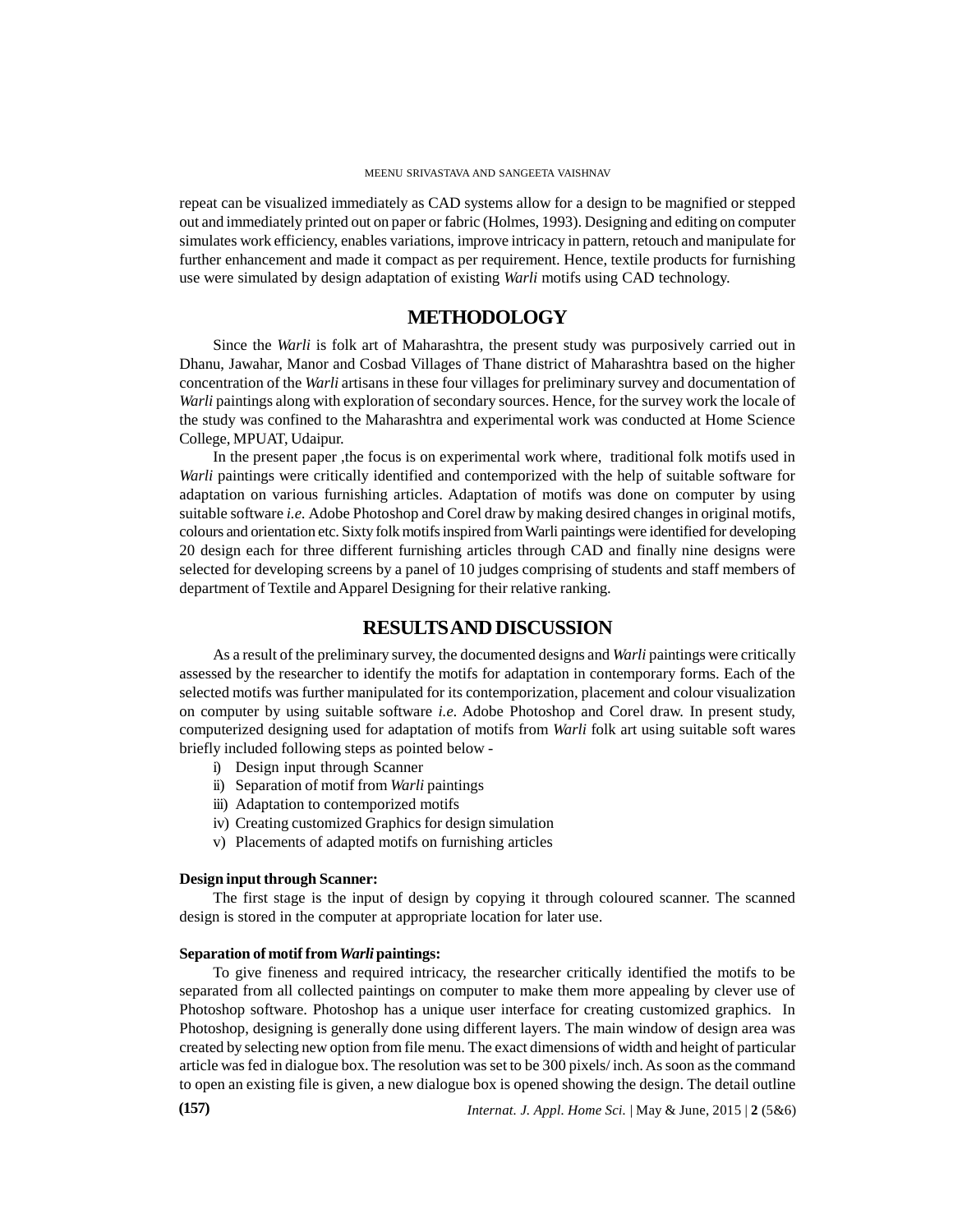ADAPTATION OF *Warli* MOTIFS WITH COMPUTER AIDED DESIGNING FOR ITS CONTEMPORARY USES

of the process of designing using Photoshop is shown in Fig.1.



A new layer was formed which helped in adjustment of motifs, resizing, colour modification etc. Similarly various layers were created. The colour in particular layer was filled using paint bucket tool. The special effects in motifs were given using various tools. At last, on completion of final designs all layers were merged using Merge Visible option in the Layer menu. It gives the entire design on one layer that can be directly used for printing.

The separated motifs were further undergone the process of manipulation for its contemporization, placement and colour visualization.

In a study on 'Developing Colourways From Rajasthani Miniature Paintings Using CAD Technology', Srivastava and Rajvanshi (2014) also simulate seventy designs of miniature paintings of

*Internat. J. Appl. Home Sci.* | May & June, 2015 | **2** (5&6) **(158)**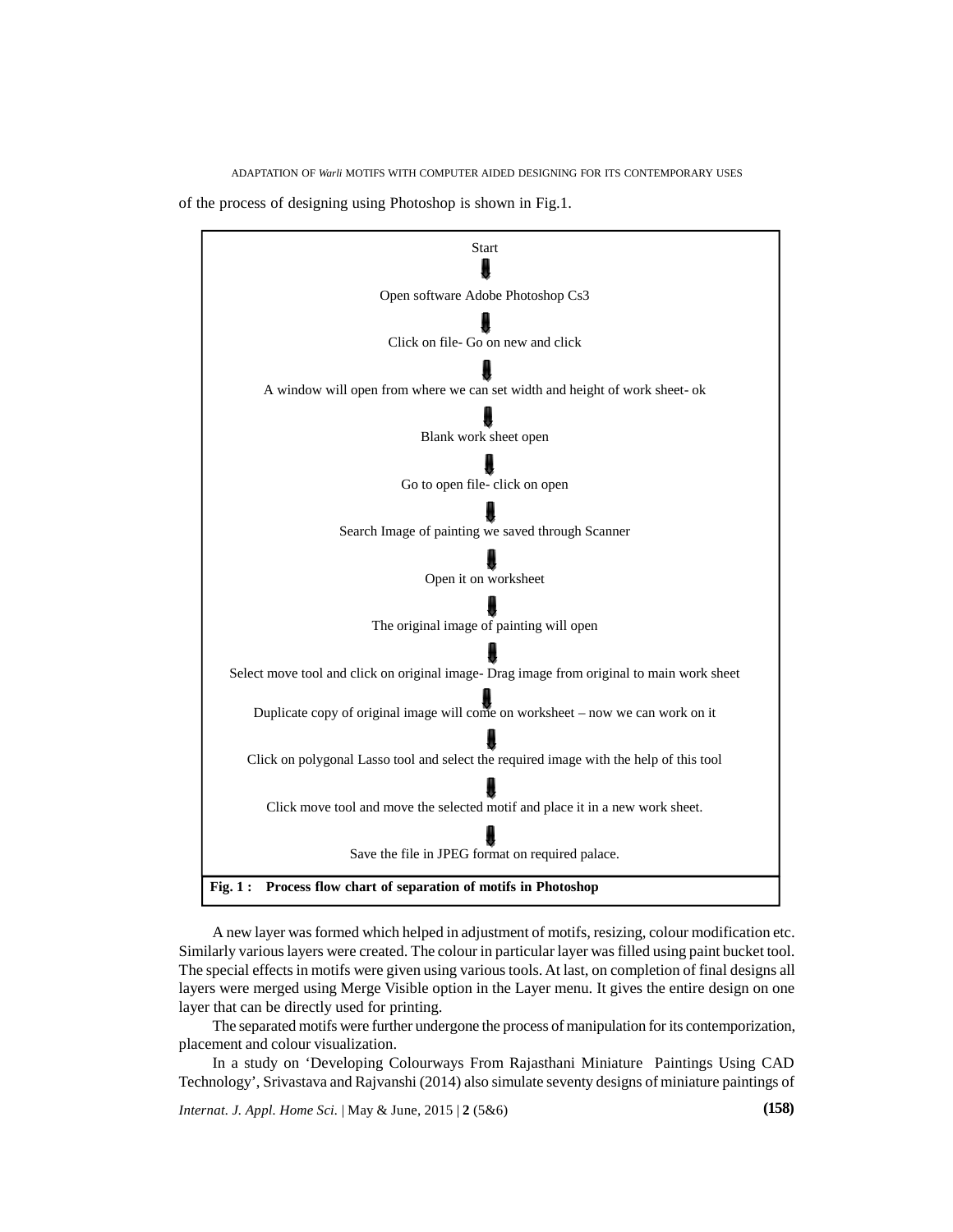#### MEENU SRIVASTAVA AND SANGEETA VAISHNAV



Rajasthan ,out of which 15 designs were selected by a panel of judges for developing three colourways of the each design with the help of Photoshop software for developing digital embroidery designs.

#### **Adaptation to contemporized motifs using Corel draw:**

Corel draw is a versatile vector illustration program. The use of Corel draw substantially reduced the time taken to produce contemporized motifs. For development of motif, the entire design can be imported in to the new blank document or by dragging the picture from its location to the task bar icon of Corel draw and dropped on to the new blank document.

While opening the new document, the name of file, height, width, size of paper, primary colour mode, and resolution of the designs have been specified. Width and height of the design is required in specific unit of measurement such as inches, millimeter etc. Soon after giving command, the CDR sheet with given specification is ready for design adaptation including modification, merging, etc. The detail outline of the process of designing using Corel draw is shown in Fig.2.

Plate 2 shows the glimpses of adaptation to contemporized motifs in Corel draw.

#### **Creating Customized Graphics of furnishing articles :**

With the help of Corel draw software, the researcher created customized graphic of selected furnishing articles. The graphics can be scaled until one is satisfied with the desired output. With the help of B-spline tool the outline of desired shapes have been drawn. B-spline tool is used to draw curved lines by setting control points that shaped the curve without breaking in to segments. Required shaping was done by the shape tool. Pen tool, free hand tool and outline pen tool were also used frequently. For final shaping and arrangement many tools from property bar were also used. After completing the graphics, colours were filled with fill tool and colour eye dropper tool to see accuracy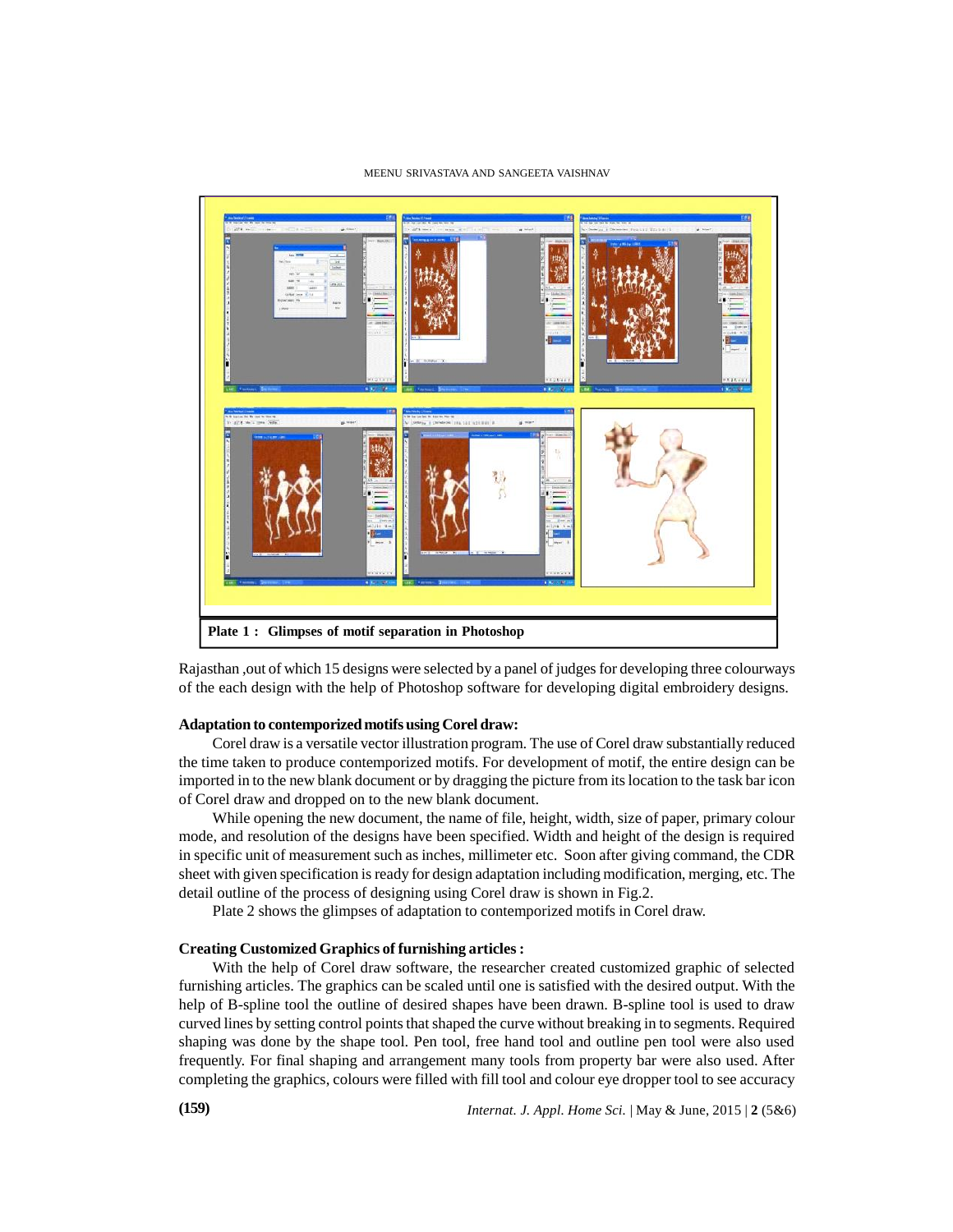

ADAPTATION OF *Warli* MOTIFS WITH COMPUTER AIDED DESIGNING FOR ITS CONTEMPORARY USES

of the complete graphics.

Save the file as CDR or JPEG bitmaps file. For changing the Corel draw file format (CDR) in to JPEG Bitmaps, ready files were exported by changing the format to the preferred location.

#### **Simulation of adapted motifs on furnishing articles :**

The adapted motifs saved in jpeg format were again opened in Photoshop software for simulation on scaled graphics of furnishing articles in different placements and colourways. Experiments with layouts and colours were continued until a satisfactory balance was found. During the design process the layouts, directions, colour, space, and other elements and principles of design were experimented to find the best results. the adapted contemporized motifs were evaluated by panel of judges to select the designs which have the best balance, colour combination, shape, and most present the ideas and

*Internat. J. Appl. Home Sci.* | May & June, 2015 | **2** (5&6) **(160)**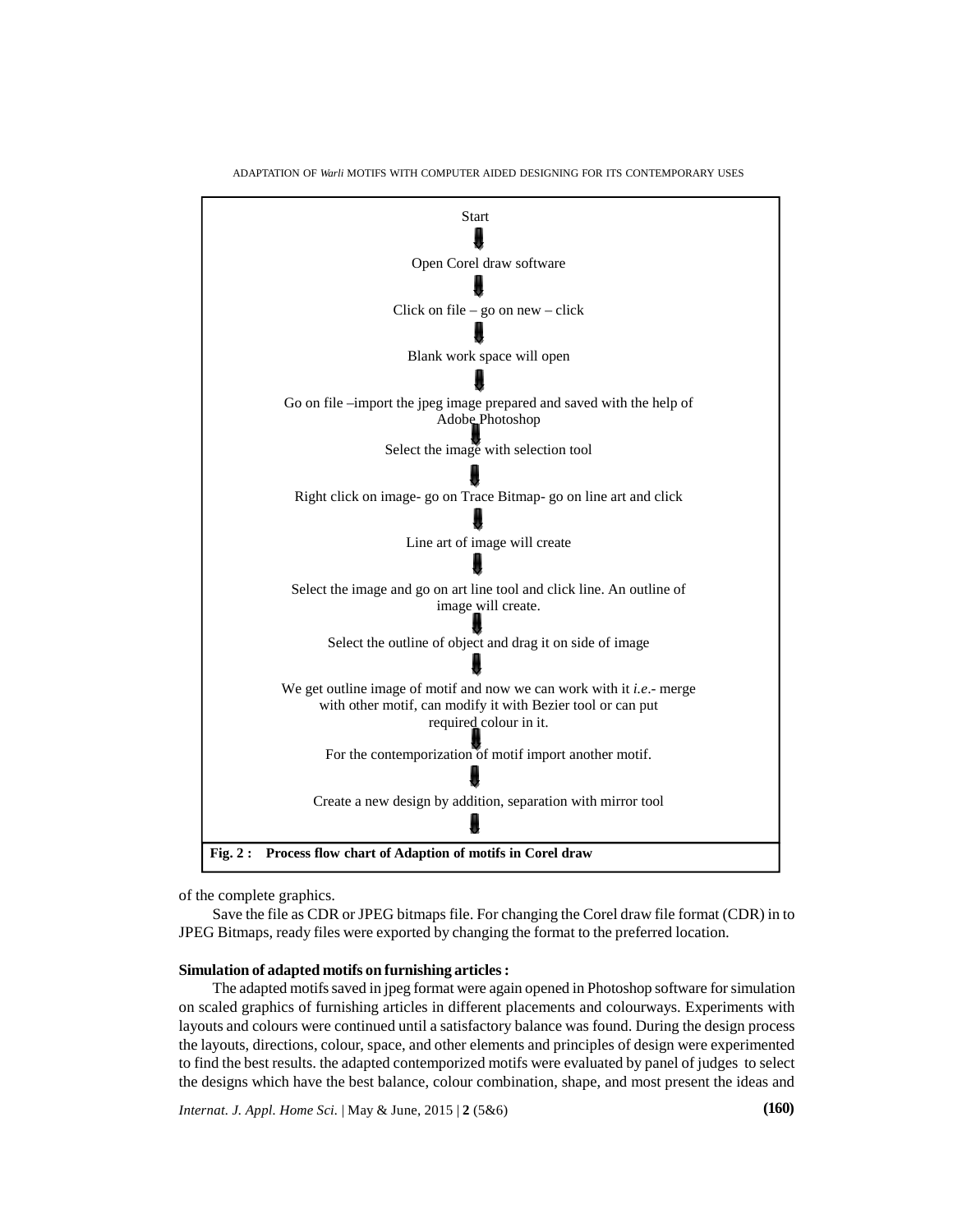## MEENU SRIVASTAVA AND SANGEETA VAISHNAV





**(161)** *Internat. J. Appl. Home Sci.* | May & June, 2015 | **2** (5&6)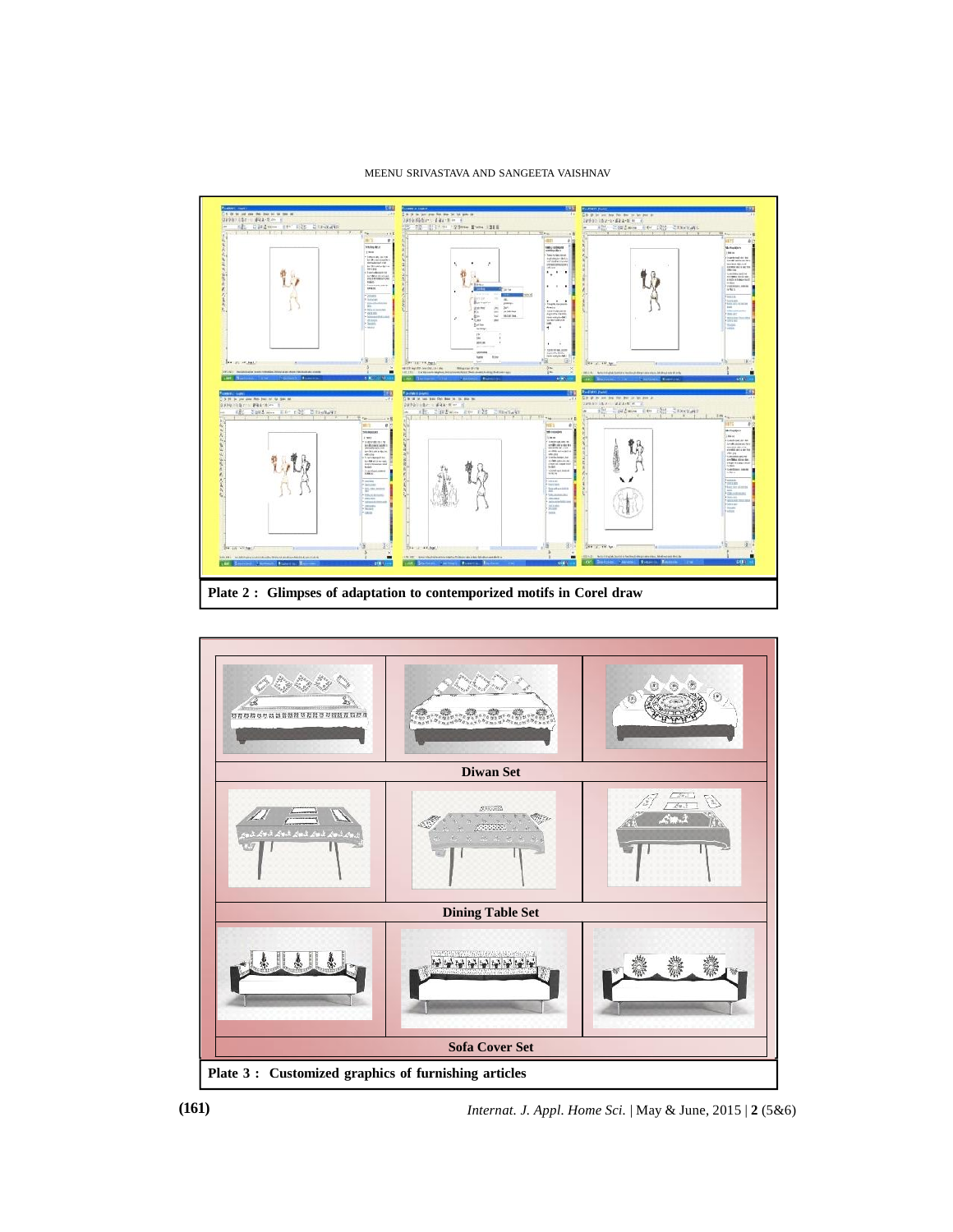feelings wanted to convey.

Dave (2006) also conducted a study to adapt and modified designs inspired from Mewar painting and their placements for Saree designs. The developed designs and their placements were unique and were very much appreciated by the judges. While Field (2003) stresses CAD's importance for fast visuals, accurate design communication, development, analysis and manufacture, Siodmok (2007) promotes the cost reduction benefits of CAD and its significance for ensuring product design integrity. However implementing new technologies requires addressing new skills and often restructures the user's work environment (Joshi and Lauer, 1998). Selected three designs each for Diwan set, Dining table cover and Sofa cover set

Researcher as a motif adaptor and designer tried to develop contemporized *Warli* motifs with a new concept appropriate for furnishing articles to suit the modern market also. Plate 4 shows first three



*Internat. J. Appl. Home Sci.* | May & June, 2015 | **2** (5&6) **(162)**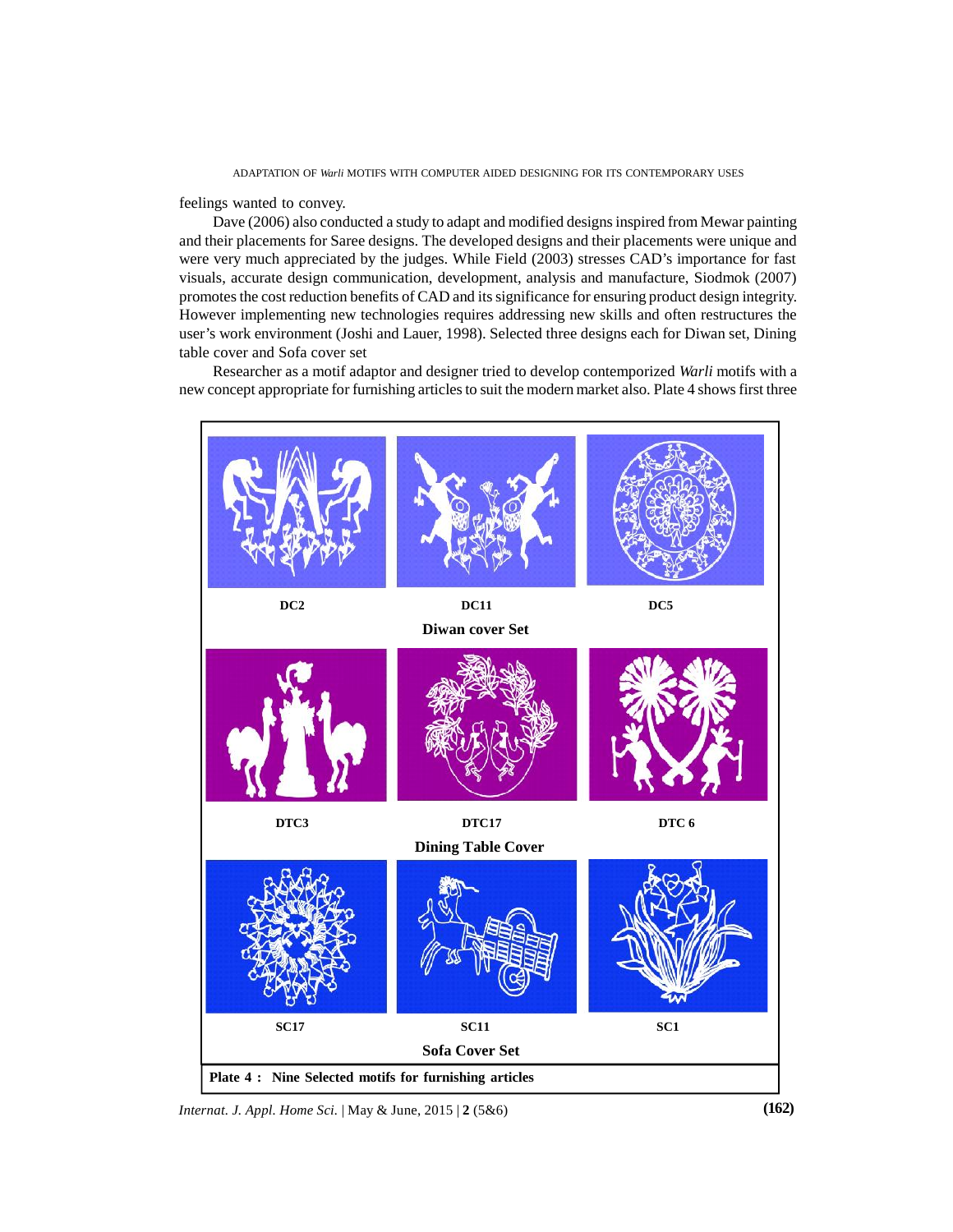| Table 1 : Mean scores of selected motifs for different furnishing articles |                          |                                       |                                   |                       |      |           |           |
|----------------------------------------------------------------------------|--------------------------|---------------------------------------|-----------------------------------|-----------------------|------|-----------|-----------|
| Code No.<br>and Rank                                                       | Suitability<br>of motifs | Suitability of colour<br>combination  |                                   | Overall<br>appearance |      |           |           |
|                                                                            |                          | Changing only<br>background<br>colour | Changing<br>only motifs<br>colour | and<br>acceptability  | Mean | <b>SD</b> | <b>CV</b> |
| $DC2*$                                                                     | 3.8                      | 3.9                                   | 3.9                               | 3.8                   | 3.85 | 0.058     | 1.500     |
| I <sup>st</sup> Rank                                                       |                          |                                       |                                   |                       |      |           |           |
| DC1                                                                        | 3.6                      | 3.8                                   | 3.9                               | 3.7                   | 3.75 | 0.129     | 3.443     |
| $\mathbf{II}^{\text{nd}}$ Rank                                             |                          |                                       |                                   |                       |      |           |           |
| DC <sub>5</sub>                                                            | 3.5                      | 3.7                                   | 3.8                               | 3.6                   | 3.65 | 0.129     | 3.537     |
| III <sup>rd</sup> Rank                                                     |                          |                                       |                                   |                       |      |           |           |
| DTC3                                                                       | 3.8                      | 3.7                                   | 3.9                               | 3.7                   | 3.78 | 0.096     | 2.536     |
| I <sup>st</sup> Rank                                                       |                          |                                       |                                   |                       |      |           |           |
| DTC17                                                                      | 3.7                      | 3.6                                   | 3.8                               | 3.7                   | 3.70 | 0.082     | 2.207     |
| $\mathbf{II}^{\text{nd}}$ Rank                                             |                          |                                       |                                   |                       |      |           |           |
| DTC <sub>6</sub>                                                           | 3.6                      | 3.7                                   | 3.8                               | 3.6                   | 3.68 | 0.096     | 2.605     |
| III <sup>rd</sup> Rank                                                     |                          |                                       |                                   |                       |      |           |           |
| <b>SC17</b>                                                                | 3.7                      | 3.9                                   | 3.8                               | 3.7                   | 3.78 | 0.096     | 2.536     |
| I <sup>st</sup> Rank                                                       |                          |                                       |                                   |                       |      |           |           |
| SC11                                                                       | 3.7                      | 3.8                                   | 3.7                               | 3.6                   | 3.70 | 0.082     | 2.207     |
| II <sup>nd</sup> Rank                                                      |                          |                                       |                                   |                       |      |           |           |
| SC <sub>1</sub>                                                            | 3.7                      | 3.6                                   | 3.7                               | 3.6                   | 3.65 | 0.058     | 1.582     |
| $\mathrm{III}^{\mathrm{rd}}$ Rank                                          |                          |                                       |                                   |                       |      |           |           |

#### MEENU SRIVASTAVA AND SANGEETA VAISHNAV

selected designs for each of the furnishing categories.

The panel members recorded their liking towards all developed contemporized motifs. However, based on the relative rankings, first three motifs were selected for each of the 3 categories of furnishing items as shown in the Table 1.

Table 1 shows in detailed the mean scores of top three ranked furnishing articles on various parameters of selection. Over all mean, SD and coefficient of variance was also tabulated. In the category of Diwan set, code no. DC2 obtained highest mean value and least CV value. It means that all the respondents had given same responses on all parameters. In code no. DC5 high CV% value (3.537) showed varied responses on different parameters. However in the category of Dining table cover ,code no. DTC 17 secured lesser CV% (2.207) value than DTC 3 (2.536) and DTC 6 (2.605). In sofa cover set category, code no. SC1 obtained lesser CV% (1.582) value than SC 17 (2.536) and SC11 (2.207), it clearly showed that somewhat similar responses were obtained for SC1.

Oza (2011) also mentioned in his research work on 'documentation and contemporisation: metal embroidery of Rajasthan' that the new design directory of motifs of metal embroidery created with the help of CAD will be beneficiary to the artisans, designers and people associated in the field of Fashion & Textile. Designing through computer was also done by Naik and Byadgi (2010) who opined that in the present scenario of fast life style, designs with assistance of CAD has not only expanded horizon of designing but also can create any number of designs that could be saved in the library to apply as and when required. CAD systems are more advantageous with respect to the speed, pattern creation, editing, repeating, flexibility, variety, colourways and cost effective.

In a nutshell it may be summarized that the most appropriate motifs selected for Diwan cover set